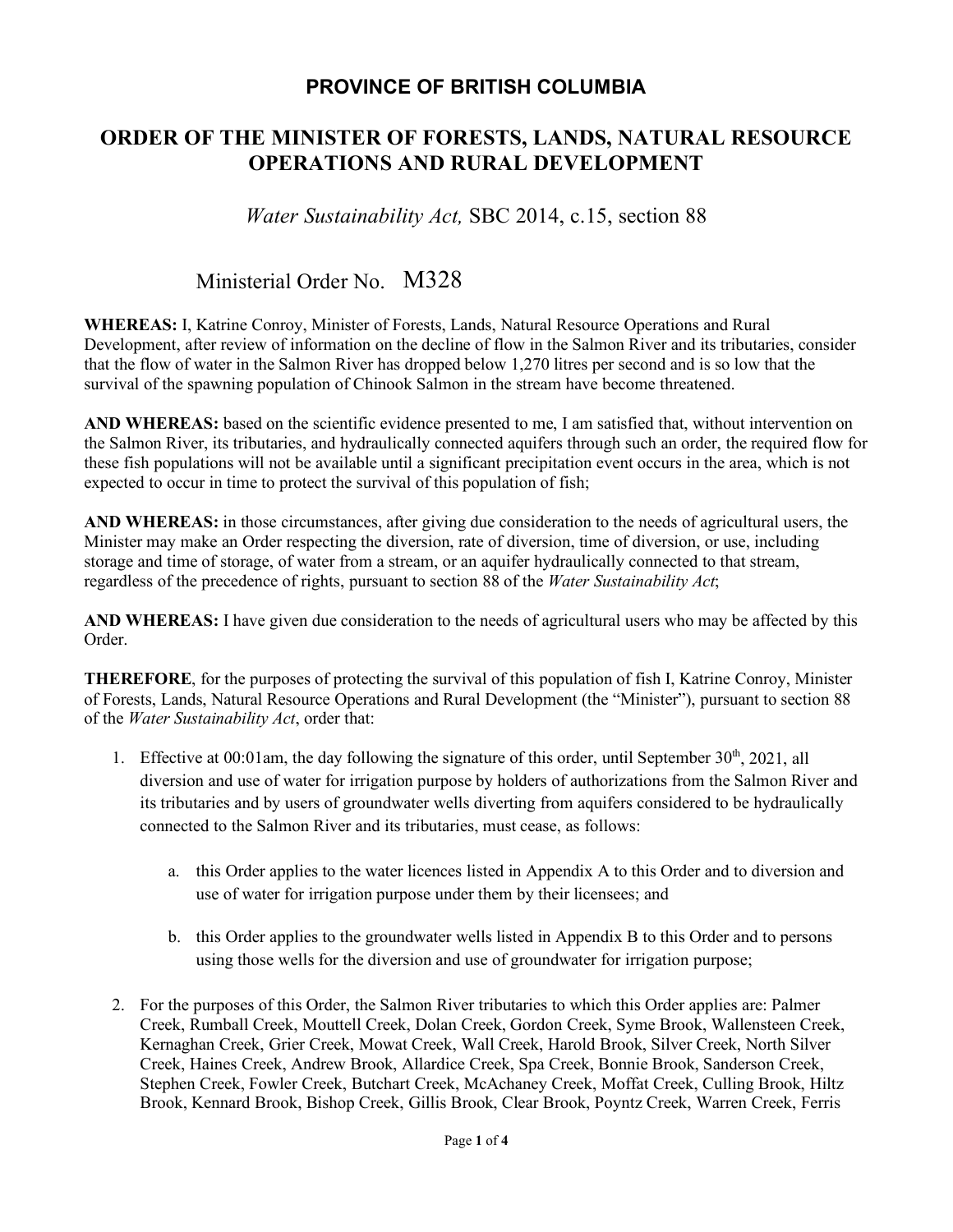Creek, Yvonne Brook, Bolean Creek, Banks Brook, Six Mile Creek, St. Laurent Creek, Ivor Creek, Valentine Creek, Mail Creek, Childless Creek, Raspberry Creek, Falkland Creek, Currie Creek, Joseph Creek, Titus Creek, Ingram Creek, Clemitson Creek.

- 3. This Order remains in effect until 23:59, September 30, 2021 or until further order of the Minister.
- 4. For information, it is a high penalty offence under section 107(1)(e) of the *Water Sustainability Act* to contravene an order of the Minister made under section 88 of the *Water Sustainability Act*.

 $\Delta$ ug 19, 2021

*Date Date Date Minister of Forests, Lands, <b><i>Minister of Forests, Lands Natural Resource Operations and Rural Development*

*(This part is for administrative purposes only and is not part of the Order.)*

#### **Authority under which Order is made:**

Act and section: *Water Sustainability Act,* SBC 2014, c.15, section 88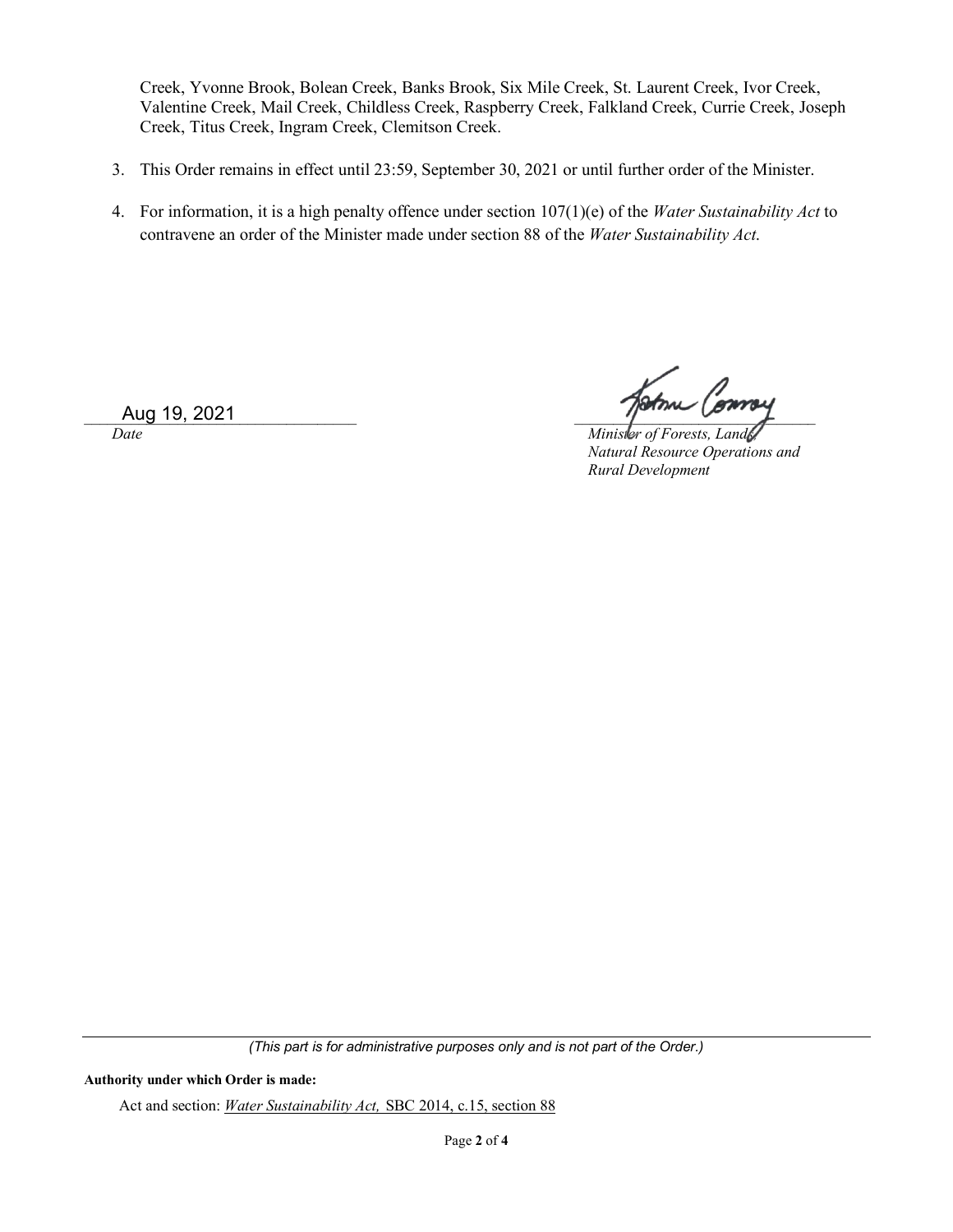#### **Appendix A- List of Water Licences for Irrigation Purpose subject to Minister's Order**

Water Licences: F039358, C114241, F005873, C115422, C134430, F020998, C132569, F127801, F127819, C044889, C121647, C066997, C037857, C046952, C122269, F021360, F006976, 500777, F128222, C043196, C120227, C037312, C111344, C063655, C133004, C068193, C068287, C128111, F134071, C133854, C040964, C067344, C067355, F015993, F007536, C052490, C068934, C123235, C123237, F134069, C129137, F043940, C114218, C053300, 501784, C031439, C068933, F065015, C133025, 501408, 500996, F017521, F129387, C037311, C127519, C112386, C037854, C134407, C116182, C116183, C111207, C112498, C053298, F053299, C115807, C115352, C104934, C104936, F068563, C120228, F043394, C030240, C127749, C068932, C042655, 501314, C127517, F006016, 502158, 502256, 502037, 502038, 502054, C037008, C123232, C123234, F006749, C058589, C041514, F040516, C127570, F019297, C112387, C115377, F115346, 501848, C043202, C133005, C127549, C067487, C116719, C023037, C044553, C129306, C056111, C115748, F046279, F007582, C037463, C044682, C044888, C133265, C129625, F043597, C062439, C127358, C119587, C108022, C067566, C119093, C053296, C053297, C113864, F038981, C068315, C042461, F021097, C042460, C115570, C132645, C026747, 501785, C037009, F021401, C126995, C040006, C070121, C058179, 502057, F009074, F044458, C042653, F131879, F131880, 502482, C131436, C111790, C127362, C127363, C033653, C115724, C042874, C058180, F009862, C115569, C043205, C043849, C027262, F039359, C104045, C123255, C128030, C127647, F021405, C044365, C037462, F011764, F016926, C067343, C043851, C070122, C131583, C131435, F115857, C119585, C129240, C119095, C119097, C038152, C127518, C043194, C127526, C114240, C129905, C059164, C115355, C127750, F043941, C040965, C112388, C065676, 500515, 502342, 502351, C128101, C120555, 503135, C115376, C068370, C068371, C068372, C129624, C127817, C119091, C068448, C040763, F130580, C069012, C107888, F012715, C128886, C132663, C040285, C132568, C133785, C063517, C116720, C114217, C129238, C058176, C111192, C111194, C036463, F016090, C043203, C128887, C023918, C068192, C127486, C127560, C129311, C061128, C129258, C037915, F015004, C044552, C129136, C134285, C134290, C134291, C134386, C120702, C120703, C120704, C120705, F114235, 502703, F018467, C027093, C133026, C128895, F068564, F016985, C133460, C115550, C053222, C115347, C043200, C129231, C065021, 501969, C128075, C107887, C030660, F017522, C053302, C025174, C115835, C049735, C127482, C035355, F042965, C059165, 502104, C040963, F020473, C127718, C127723, C127725